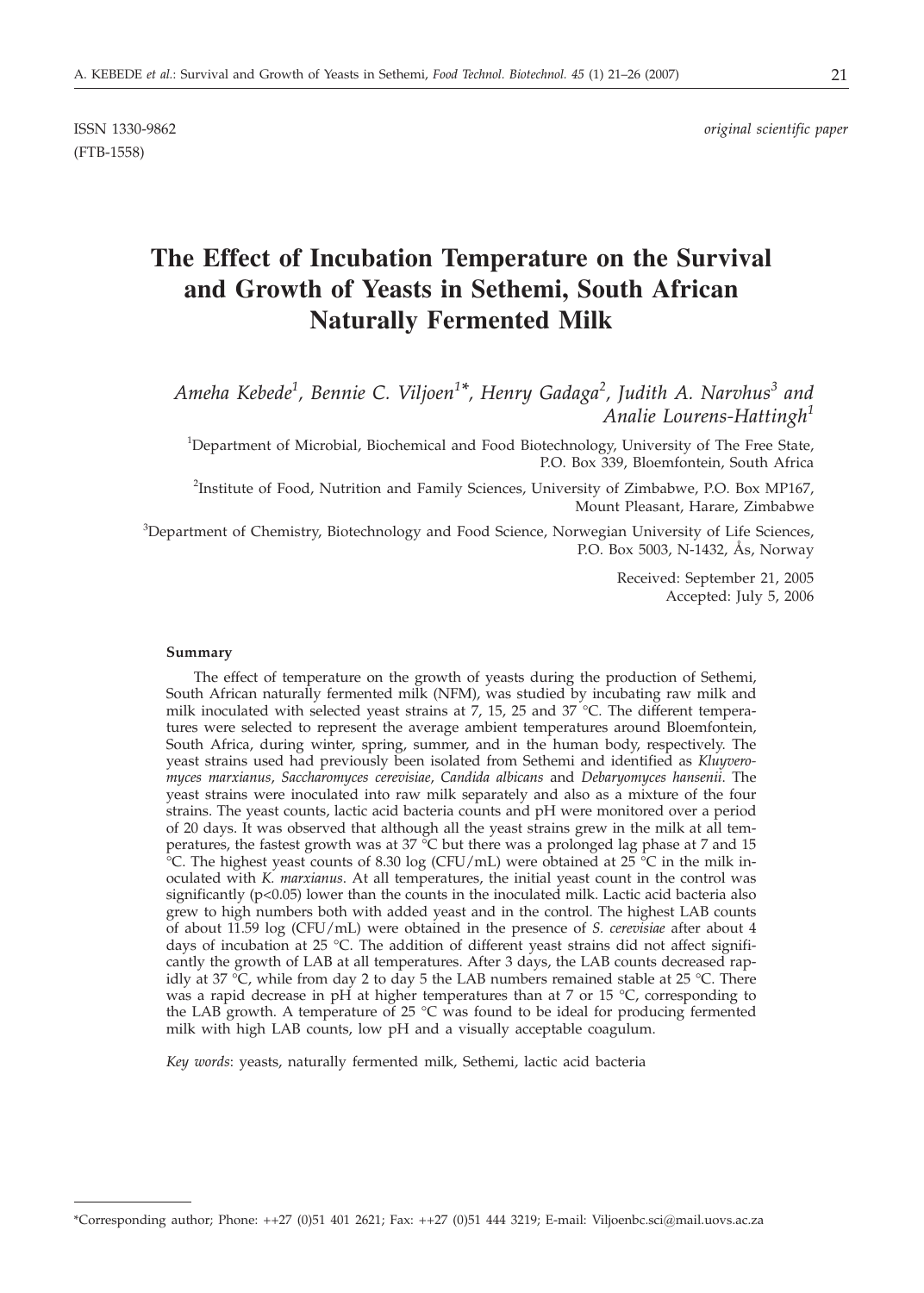## **Introduction**

Yeasts are widely distributed in nature and are therefore often found as contaminants in both commercial and traditional fermented milk (*1,2*). Several researchers have reported yeast counts ranging between  $10^3-10^7 \log$ (CFU/mL) in fermented milk products (*1–5*). Depending on the type of the fermented milk produced, their contribution may either be positive or negative. In yoghurt, their occurrence is mainly a consequence of the contamination and hence they are a major cause of yoghurt spoilage (*6*). On the other hand, during the commercial production of kefir and koumiss they are deliberately introduced into milk to bring about the desired aroma and flavour of the final product (*7*). In naturally fermented milk, yeasts are part of the indigenous microflora, coming into the product with the raw milk or from the environment and containers (*2,8*). In a previous study, yeast counts of up to 6 log (CFU/mL) were reported in Sethemi, South African naturally fermented milk (*9*).

Sethemi is produced by allowing raw milk to spontaneously ferment in gourds or clay pots with a final pH of about 4.1–4.3. As with other naturally fermented types of milk, the characteristics of Sethemi are influenced by the type of the predominant fermenting microorganisms including lactic acid bacteria, yeasts and possibly coliforms. However, the final microbial ecology will be determined by the fermentation conditions.

In a previous study, *Debaryomyces hansenii*, *Candida albicans*, *Clavispora lusitaniae*, *Cryptococcus curvatus*, *Kluyveromyces marxianus*, *Saccharomyces cerevisiae* and *Yarrowia lipolytica* were found to be the predominant yeasts in traditionally fermented Sethemi (*9*). *K. marxianus* is a lactose fermenting yeast with good proteolytic and lipolytic properties (*6,10*). *D. hansenii* assimilates lactate, while *S. cerevisiae* is only able to utilize glucose and galactose (*1,6*). However, *S. cerevisiae* has often been isolated from naturally fermented milk (*2,11,12*). *Candida albicans* is an opportunistic pathogen that can cause superficial, localized, and/or systemic infection (*13,14*). The growth of these different types of yeasts during fermentation of milk under different conditions will help in understanding the characteristics of the naturally fermented milk (NFM). The current study, therefore, aims at monitoring the growth of *K. marxianus*, *S. cerevisiae*, *D. hansenii* and *C. albicans* during the production of NFM at different temperatures that depict the ambient conditions in Bloemfontein, South Africa at different times of the year and the temperature in the human body. The associated growth of the LAB and changes in pH were also monitored.

## **Materials and Methods**

### *Milk samples*

Raw milk (4 L) was collected in sterile 5-litre bottles from a dairy farm near Bloemfontein, South Africa, and transported to the Food Biotechnology Laboratory, University of the Free State, in a cooler box. The samples were used within 1 h of sampling.

### *Preparation of yeast cultures*

Pure cultures of *K. marxianus, S. cerevisiae, D. hansenii* and *C. albicans* strains, previously isolated and identified from Sethemi and kept on yeast extract-malt extract (YM) agar slants (Biolab Diagnostics, Midrand, South Africa), were obtained from the Food Biotechnology Laboratory, University of the Free State. Actively growing cultures were prepared by separately inoculating pure colonies of each yeast strain from the slants into 50 mL of YM broth (Biolab) in 200-mL Erlenmeyer flasks and incubating at  $25 \text{ °C}$  for  $24$  h with shaking. Portions of the broth culture (1 mL) were further transferred to other flasks containing 50 mL of YM broth (Biolab) and incubated at 25  $\degree$ C for 48 h. The microbial load in each flask was estimated by making appropriate serial dilutions of portions of the broth culture and spread plating on YM agar (Biolab).

## *Preparation of fermented milk*

Based on the microbial load in the broth culture, a volume was calculated to give approximately 3 log (CFU/mL) of yeast after inoculation into raw milk (200 mL). A mixed yeast culture was also obtained by mixing appropriate volumes of broth cultures of the yeast strains to obtain a volume that would give approximately 3 log (CFU/mL) of total yeast in the inoculated milk. Four sets of each of the following cultures were inoculated: *K. marxianus, S. cerevisiae, C. albicans* and *D. hansenii,* as well as a mixed yeast culture of all four strains, and control (uninoculated raw milk).

A set of each was incubated at 7, 15, 25 and 37  $^{\circ}$ C, representing the mean temperatures for winter, spring/ autumn and summer seasons in the Bloemfontein area, and that of the human body, respectively.

A portion (1 mL) of the fermenting milk was withdrawn for analysis from each flask at the following intervals: 0, 1, 2, 3, 4, 5, 6, 8, 10, 12, 14, 16, 18 and 20 days. At each sampling stage, yeast and lactic acid bacteria counts as well as pH were determined. The experiment was repeated three times.

#### *Microbiological analysis*

Yeast counts were determined by spread plating appropriate dilutions (0.1 mL) of the fermenting milk at the different intervals onto Rose Bengal Chloramphenicol Agar (RBCA) (Oxoid, Basingstoke, UK), and incubating at 25 °C for 72 h. LAB counts were determined by spread plating appropriate dilutions (0.1 mL) onto MRS agar (Merck, Darmstadt, Germany), and incubating at 30 °C for 48 h.

## *Determination of pH*

The pH of the samples was measured at 25 °C with an HI 9321 Microprocessor pH meter (Hanna Instruments, Germany), calibrated using standard buffers to pH=4 and 7.

### *Statistical analysis*

The differences in counts between the different treatments were compared using one way analysis of vari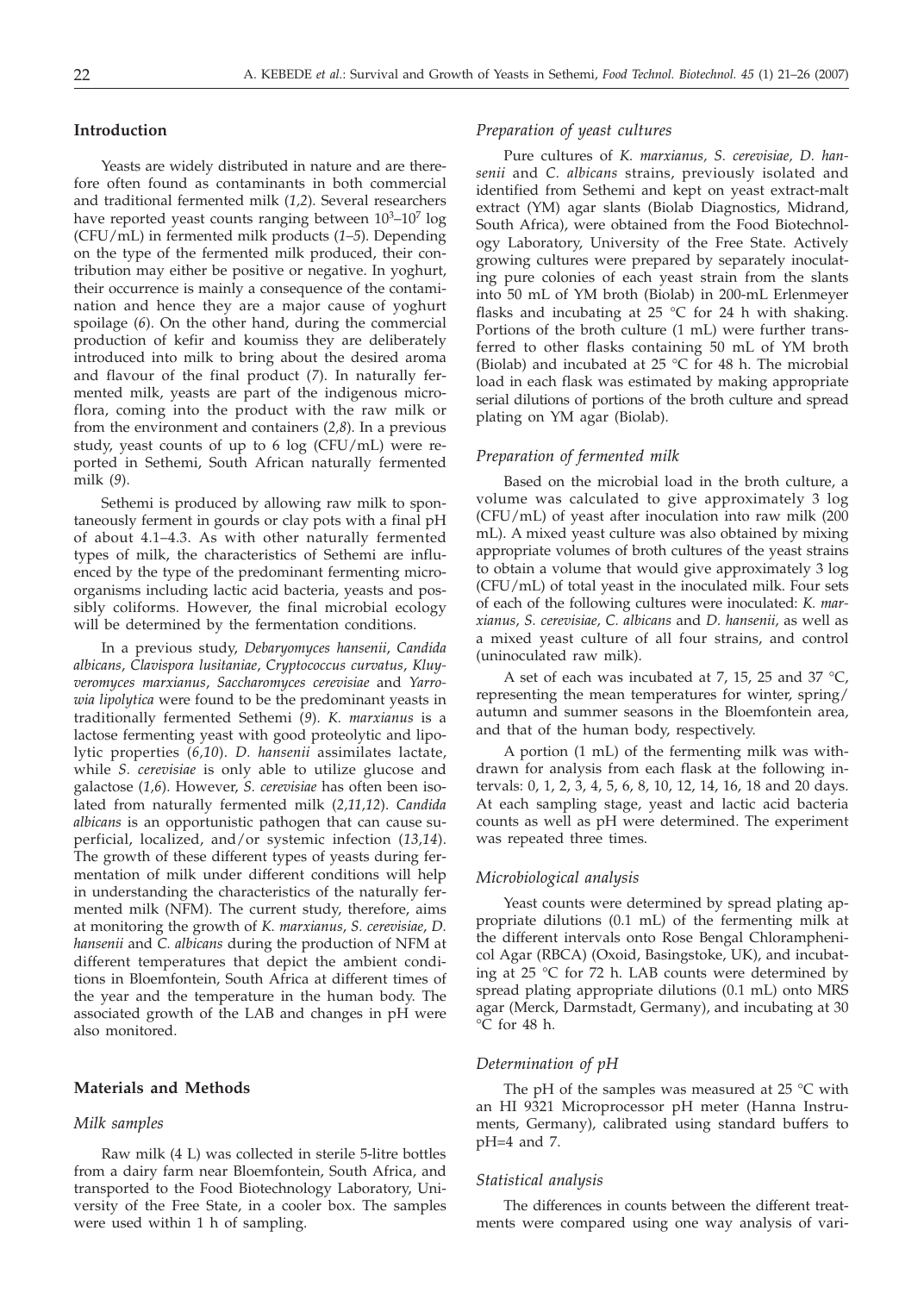ance with the NCSS 2000 statistical software (*15*) at 95 % level of significance.

## **Results and Discussion**

The results represent the mean of 3 independent trials. This study simulated typical fermentation conditions of the different seasons in Bloemfontein (7, 15, 25  $°C$ ) and in the human body (37  $°C$ ). The changes in yeast and lactic acid bacteria (LAB) counts at the four different temperatures are shown in Figs. 1 A, B, C and D. The control samples had significantly  $(p<0.05)$  lower initial yeast counts, and the counts in these cultures increased at a lower rate than the inoculated samples. The yeast counts in the inoculated samples, however, represented the total yeast count in the sample. The rate of yeast growth in the fermented milk samples increased with temperature. At 7 and 15  $°C$ , microbial growth was monitored for 20 days because both the yeast and the LAB counts continued to increase during this period (Figs. 1 A and B). The yeasts grew at these two temperatures but at a much slower rate than at either 25 or 37 °C (Figs. 1 C and D). At 7 °C, the highest yeast counts were obtained with *K. marxianus* after 14 days, while at 15 °C the highest yeast counts of 7.54  $log$  (CFU/mL) were also obtained with *K. marxianus* after 5 days. After the maximum numbers were attained at both temperatures, the yeast counts remained stable up to day 20, except for *C. albicans*, whose counts at 15 °C slightly decreased from the high 7.33 to 6.40 log (CFU/mL) at day 20. At 7 °C, *C. albicans* counts increased up to day 20.

At 25 °C, yeast counts in all cultures increased rapidly and the *K. marxianus* culture again had the highest yeast count of 8.30 log (CFU/mL) after 4 days (Fig. 1 C). Thereafter, the yeast numbers remained stable and there was no significant (p>0.05) difference between the highest counts and the counts at day 10 for all cultures. These yeast counts are similar to those recorded in ultra-high temperature (UHT) treated milk (*1,8*).

At 37 °C the yeast had a very short lag phase and maximal yeast numbers were obtained after 2 days, with *K. marxianus* having the highest counts (Fig. 1 D). However, the yeast numbers slightly decreased after day 4 in the inoculated samples, while in the control the decrease was noticeable after 3 days. After 10 days, yeast counts in the control were about 5.7 log (CFU/mL). This could indicate that the yeasts quickly exhausted their nutrient sources at this temperature and died. In addition, the milk showed obvious signs of excessive gas formation and was evidently spoiled after 10 days.

The mixed yeast culture had no significant advantage over the individual yeast cultures and its growth had similar trend as the single cultures at the four different temperatures. For example, at 15 and 25 °C, the mixed culture had similar counts as *K. marxianus* and *D. hansenii* throughout the fermentation period. All the yeast cultures, therefore, showed significant growth at different temperatures. This suggests that all the strains used in the study have a potential to proliferate in the milk during fermentation. *K. marxianus* is well known for its lactose fermenting abilities and therefore had an obvious advantage over the other cultures in the milk (*1,16,17*). The mechanism for growth of *S. cerevisiae* and

*C. albicans* in milk is not clear. However, these yeasts could use the glucose and galactose produced by the LAB from lactose. Previous reports have also suggested that *S. cerevisiae* has some weak proteolytic and lipolytic abilities (*16,18,19*). Enzymes associated with the yeast cell wall or intracellular enzymes released into the milk through autolysis are thought to be involved (*16*). This activity and the trace levels of free fatty acids and free amino acids that may already be in the milk could be used for growth. *D. hansenii* is capable of utilizing lactic and citric acids and galactose that accumulate in the milk due to lactose breakdown by LAB (*20*).

*C. albicans*, although rarely isolated from milk, grew well in the milk at all temperatures. This is of concern since this organism is known to be an opportunistic pathogen in humans. There was no evidence that *C. albicans* could be inhibited by the LAB and lactoferrin in the milk, in contrast to earlier reports (*21–24*). This means that the conditions in the milk allow the growth and repair of this yeast. Hence, further study on the growth kinetics of *C. albicans* in milk is needed. Torija *et al*. (*25*) observed similar temperature effects on the growth of strains of *S. cerevisiae* in grape must and noted significant changes in the metabolic products produced at different temperatures. In the current study, the lower temperatures only managed to slow down the metabolic rate of the yeasts but the high final counts suggest that yeast metabolism will play an important role in the characteristics of the milk with prolonged fermentation.

In all trials, the LAB counts were significantly higher than yeast counts during the initial stages of fermentation, which may be attributed to better adaptation of the LAB to the environmental conditions, giving them a competitive advantage. Most yeasts, on the other hand, rely on the growth of LAB to support their growth based on the breakdown of lactose. In general, yeasts were overgrown by LAB, only at elevated temperatures (37 °C) the yeasts competed well against them and in fact showed higher loads than the LAB counts (Fig. 1 D). There were no significant  $(p<0.05)$  differences between LAB counts in the yeast inoculated cultures and the control at all temperatures during the fermentation (Figs. 1 A, B, C and D). At 7 and  $15^{\circ}$ C, the lactic acid bacteria had prolonged lag phases both in the yeast-inoculated samples and in the control. However, the LAB increased in numbers up to day 20. At  $7^{\circ}$ C the highest LAB counts in the control sample of about 10.0 log (CFU/mL) were obtained after 20 days, while in the mixed culture, LAB counts were about 10.5 log (CFU/mL) at day 20. At the end of the fermentation, there were no significant (p>0.05) differences in the LAB counts between the cultures although there was a slight decrease in LAB in the *C. albicans-*inoculated milk from 9.56 log (CFU/mL) at day 10 to 9.11 log (CFU/mL) at day 20 (Fig. 1 A). These observations therefore suggest that even if a fermented milk product can be prepared at low temperatures, it would take several days for the milk to coagulate. This is detrimental to the production of a safe product as psychrotrophic pathogenic bacteria may also multiply to infectious levels.

However, the highest LAB counts of about 11.59 log (CFU/mL) were obtained in the presence of *S. cerevisiae* after about 4 days of incubation at 25 °C (Fig. 1 C), but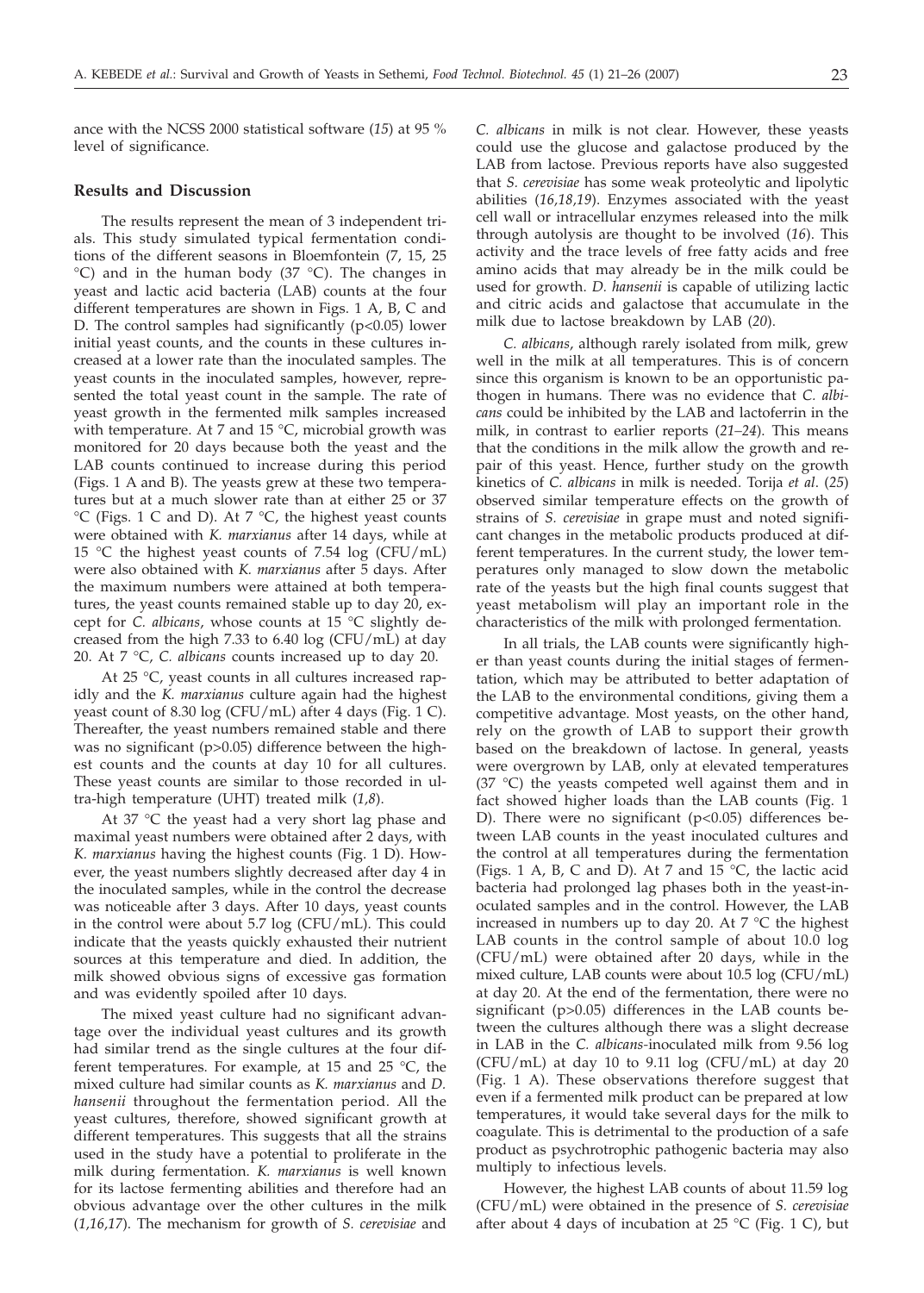

Fig. 1. The changes in yeast (-) and lactic acid bacteria (----) counts during the fermentation of raw milk at 7 (1A), 15 (1B), 25 (1C) and 37 °C (1D) after inoculation with *Kluyveromyces marxianus* (x), *Saccharomyces cerevisiae* (■), *Candida albicans* (▲), *Debaryomyces hansenii* ( $\Diamond$ ) and a mixture of these four yeasts ( $\Box$ ). The control ( $\bullet$ ) had no added yeast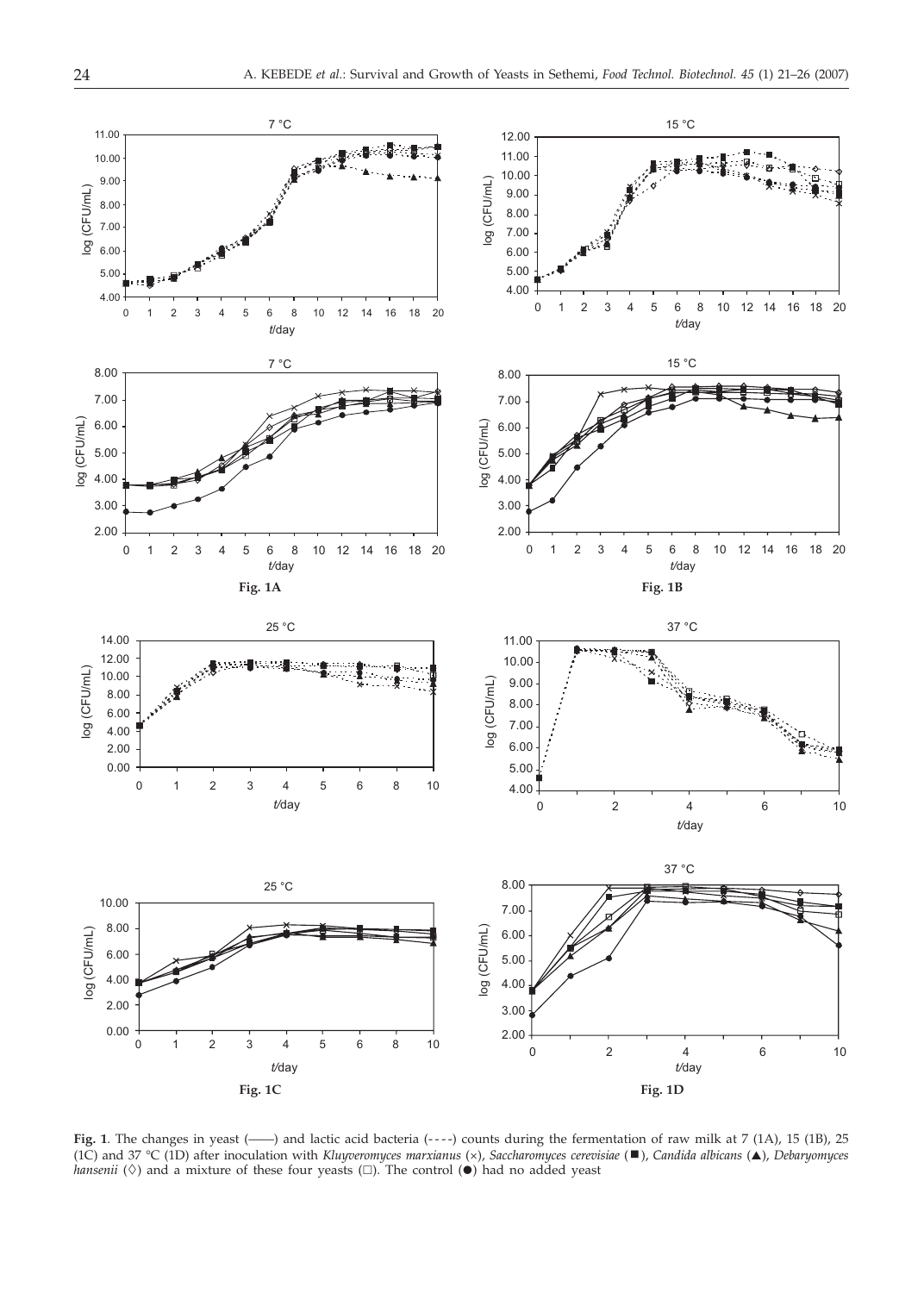this was not significantly (p>0.05) different from the other cultures. High counts of up to 11 log (CFU/mL) were recorded after 2 days in all cultures at 25 °C. In comparison, at 37 °C, maximum LAB counts of 11 log (CFU/mL) were obtained after 12 h (Fig. 1 D). At this higher temperature LAB counts decreased rapidly after 3 days, while at 25 °C the LAB numbers remained stable from day 2 to day 5. The decrease in LAB counts at both 25 and 37 °C was most significant in the milk inoculated with *K. marxianus*. The final LAB counts at 25 °C in the presence of *K. marxianus* were about 8.2 log (CFU/mL). These lower counts suggest possible inhibition of LAB in the presence of *K. marxianus* due to high levels of gas and alcohol produced as it grows in milk. Green and Ibe (*4*) had previously reported that high levels of alcohol in naturally fermented milk retarded the growth of LAB. Lactose is not limiting in milk and therefore competition for nutrients was unlikely to cause the sharp decline in LAB numbers.

The pH of the milk also decreased significantly faster at the higher incubation temperatures (results not shown). For example, at 37 °C the pH dropped sharply from an average of 6.69 to about 4.3 in about 12 h, while at 15 °C the pH was still about 5.37 after 24 h. The pH of the different cultures was not significantly different at any given temperature, suggesting that the yeast did not affect the acidification process of the LAB. The final pH was therefore determined mainly by the incubation temperature and not by the type of yeast culture.

A smooth coagulum with high numbers of LAB could, therefore, be produced in a reasonably short time at 25 °C. This coagulum was stable until the yeast counts increased to high levels of about 6–8 log (CFU/mL), resulting in gas production and disruption of the coagulum. This suggests that during summer when the ambient temperature is about 25 °C, an organoleptically acceptable Sethemi could be produced but should be consumed within 2 to 4 days of fermentation. At 37 °C, on the other hand, the fermented milk was evidently spoiled after 2–3 days.

## **Conclusion**

It can be concluded from the above that  $25 \text{ °C}$  is the ideal temperature for preparing Sethemi. Fermented milk with a smooth coagulum, high numbers of LAB and low pH can be obtained in a reasonably short time. Again at this temperature, the yeasts grow to high numbers, especially *K. marxianus*. Possible yeast-LAB interactions in the presence of *K. marxianus* are manifested through the reduction in LAB counts during prolonged incubation. However, the significant growth of the opportunistic pathogen *C. albicans* at all temperatures is a safety concern for the fermented milk.

#### *Acknowledgements*

The study was supported through grants from the South African National Research Fund (NRF).

## **References**

- *1.* G.H. Fleet, M.A. Mian, The occurrence and growth of yeasts in dairy products, *Int. J. Food Microbiol. 4* (1987) 145–155.
- *2.* T.H. Gadaga, A.N. Mutukumira, J.A. Narvhus, Enumeration and identification of yeasts isolated from Zimbabwean traditional fermented milk, *Int. Dairy J*. *10* (2000) 459– 466.
- *3.* V.R. Suriyarachchi, G.H. Fleet, Occurrence and growth of yeasts in yoghurts, *Appl. Environ. Microbiol. 42* (1981) 574– 579.
- *4.* M.D. Green, S.N. Ibe, Yeasts as primary contaminants in yoghurts produced commercially in Lagos, Nigeria, *J. Food Prot. 50* (1986) 193–198.
- *5.* B.C. Viljoen, A. Lourens-Hattingh, B. Ikalafeng, G. Peter, Temperature abuse initiating yeast growth in yoghurt, *Food Res. Int. 36* (2003) 193–197.
- *6.* G.H. Fleet, Yeasts in dairy products A review, *J. Appl. Bacteriol. 68* (1990) 199–211.
- *7.* M.T. Wyder, Identification and characterization of the yeast flora in kefir and smear ripened cheese – Contribution of selected yeasts to cheese ripening, *PhD Thesis*, Diss. No. 12842, ETH, Zurich, Switzerland (1998).
- *8.* T.H. Gadaga, A.N. Mutukumira, J.A. Narvhus, The growth and interaction of yeasts and lactic acid bacteria isolated from Zimbabwean naturally fermented milk in UHT milk, *Int. J. Food Microbiol. 68* (2001) 21–32.
- *9.* A. Kabede, Microbial diversity of naturally fermented milk produced by smallholder milk producers in South Africa, *PhD Thesis*, University of the Free State, South Africa (2005).
- *10.* A.D. Ferreira, B.C. Viljoen, Yeasts as adjunct starters in matured Cheddar cheese, *Int. J. Food Microbiol*. *86* (2003) 131–140.
- *11.* W.S. Abdelgadir, S.H. Hamad, P.L. Møller, M. Jakobsen, Characterization of the dominant microbiota of Sudanese fermented milk *Rob, Int. Dairy J. 11* (2001) 63–70.
- *12.* L. Jespersen, Mini review: Occurrence and taxonomic characteristics of strains of *Saccharomyces cerevisiae* predominant in African indigenous fermented foods and beverages, *FEMS Yeast Res. 3* (2003) 191–200.
- *13.* K.J. Ryan: Candida and Other Opportunistic Fungi. In: *Medical Microbiology: An Introduction to Infectious Diseases*, J.C. Sherris (Ed.), Elsevier Science Publishing Co. Inc., New York, USA (1990) pp. 651–657.
- *14.* G.P. Bodey: *Candidiasis: Pathogenesis, Diagnosis, and Treatment*, Raven Press, New York, USA (1993) p. 371.
- *15.* J.L. Hintze: *NCSS 2000 Statistical Software,* Kaysville, Utah, USA (1998).
- *16.* R. Roostita, G.H. Fleet, Growth of yeasts in milk and associated changes in milk composition, *Int. J. Food Microbiol*. *31* (1996) 215–219.
- *17.* A. Lourens-Hattingh, B.C. Viljoen, Survival of dairy associated yeasts in yogurt and yoghurt-related products, *Food Microbiol. 19* (2002) 597–604.
- *18.* M.A. Mehaia, M.A. Al-Kanhal, Taurine and other free amino acids in milk of camel, goat, cow and man, *Milchwissenschaft*, *47* (1992) 351–353.
- *19. Micronutrients in Milk and Milk-Based Food Products*, E. Renner (Ed.), Elsevier, Amsterdam, The Netherlands (1989).
- *20.* P. Guidici, G. Masini, C. Laggia, The role of galactose fermenting yeast in plain yoghurt spoilage, *Ann. Microbiol. Enzymol*. *46* (1996) 11–19.
- *21.* K.M. Shanani, Natural antibiotic activity of *Lactobacillus acidophilus* and *Lactobacillus bulgaricus*, *Cult. Dairy Prod. J*. *11* (1976) 14–17.